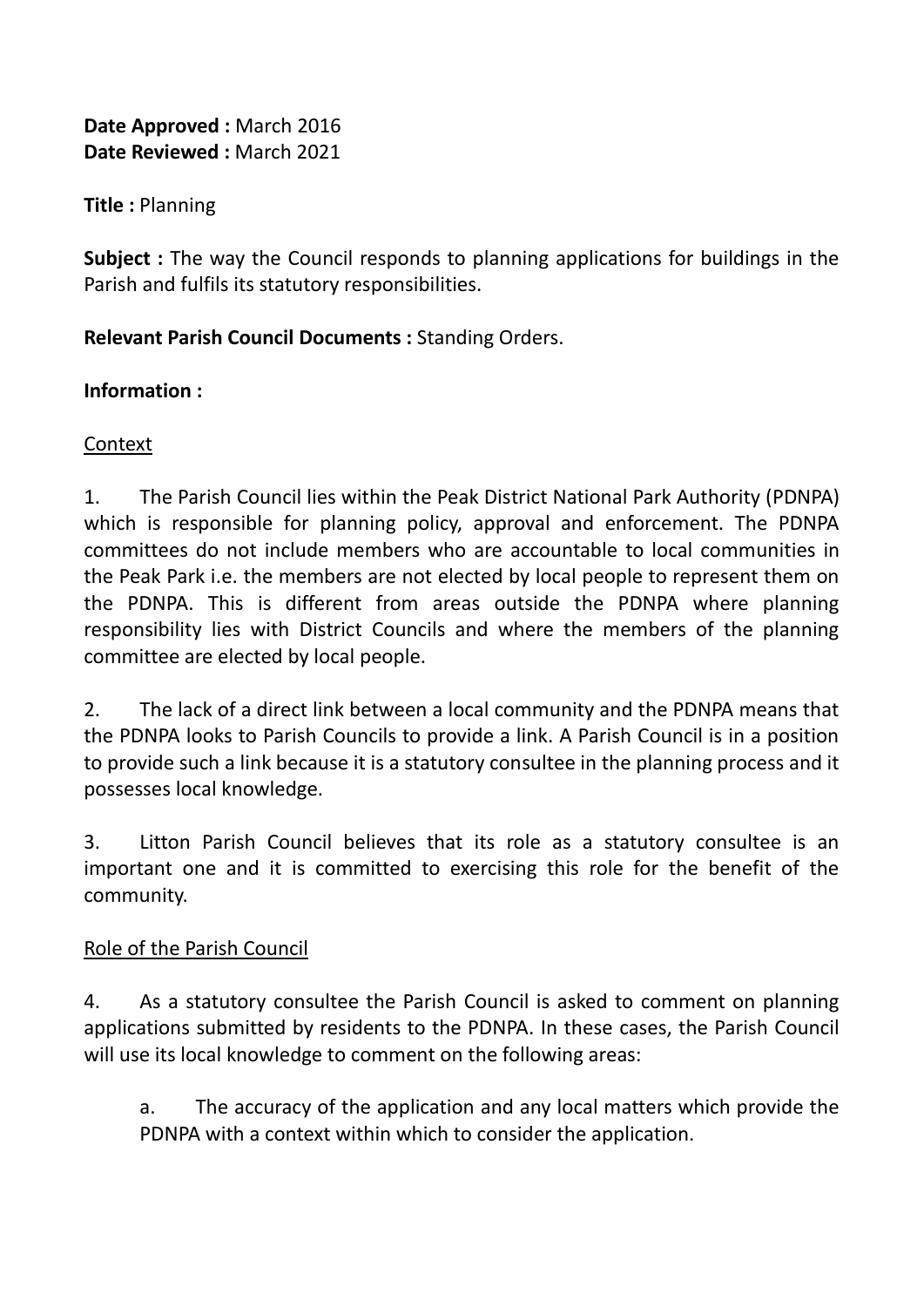b. Whether the Parish Council supports or objects to the application and the planning reasons for doing so. It will confine its reasons to the list of material planning matters published by the PDNPA and other policies and guidance published by the PDNPA and other relevant bodies.

c. The Parish Council may add comments which it would wish the PDNPA to take into account and may in some circumstances not conclude with an expression of support or objection but offer a commentary on the application.

5. The Parish Council will consider advising the PDNPA when building work clearly deviates from the approval given.

### Exercise of the Parish Council's role

6. If an individual resident has a view on any application then they are strongly advised to make a response to the PDNPA and not to rely upon the Parish Council including their views.

7. The Parish Council recognises that the majority of planning applications are from residents wishing to make improvements to their existing residential or business properties. This benefits the community by improving the overall building stock and the PDNPA pays close attention to ensuring a sympathetic design. The Parish Council will be predisposed to support such applications. Comments may be added when neighbours and others raise objections.

8. Applications for new build, re-build or substantial extensions are relatively rare and close attention will be given to the impact of these on the community as a whole.

9. When the Parish Council considers a planning application the applicant and /or an objector may if they so wish attend the Parish Council meeting and make a presentation. Councillor's will then take into account this information when determining their response.

10. The Parish council will endeavour to make a fair and objective assessment of the planning application against the areas listed in paragraph 4 above. It will then submit this to the PDNPA and it is for the PDNPA to decide how it uses the information along with other submissions.

11. The Parish council is a landowner and it may wish to make a planning application or to object to an application by virtue of being the landowner. In these